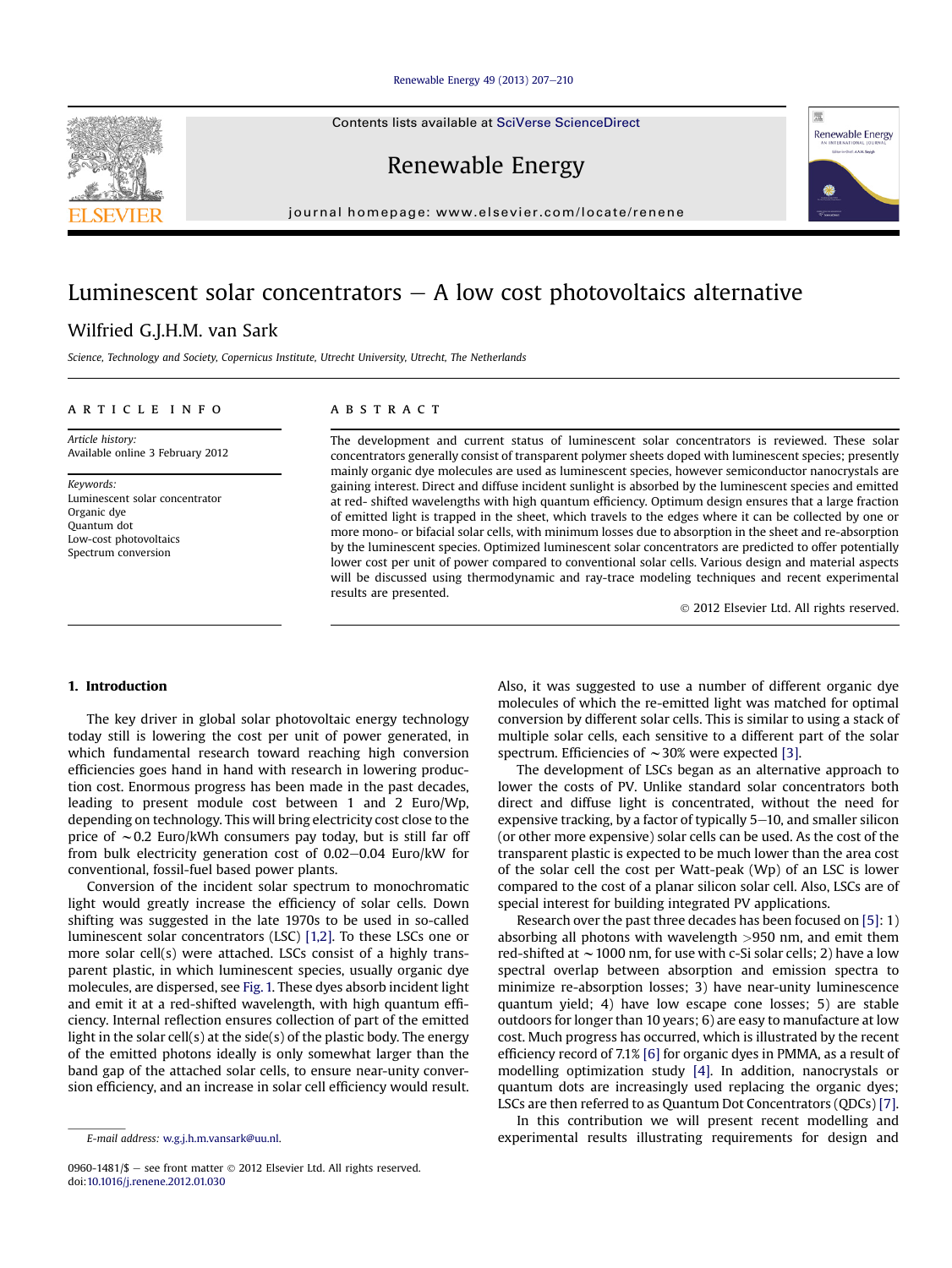<span id="page-1-0"></span>

Fig. 1. (left) Schematic 3D view of a luminescent concentrator. AM1.5 light is incident on the top. The light is absorbed by a luminescent particle, and its luminescence is randomly emitted. Part of the emission falls within the escape cone and is lost from the luminescent concentrator at the surfaces (1). The other part (2) is guided to the solar cell by total internal reflection [\[4\].](#page-3-0) (right) Absorption cross-section and normalized emission spectra of two fluorescent dyes, illustrating the Stokes' shift.

materials to ensure optimal performance, while at the same time keeping the cost low.

#### 2. Basic principle

The principle of operation of the LSC is illustrated in Fig. 1. Light is incident on the top of a plastic plate with refractive index  $n$ . In this plate luminescent species are present, that absorb the light and isotropically emit it at a wavelength, which is generally red-shifted as a result of the Stokes' shift of the particular luminescent specie (see also Fig. 1). The Stokes' shift is defined as the difference between maxima in absorption and emission spectra, related to the same transition. Part of the emission falls within the escape cone (determined by the critical angle  $(\theta_c)$ ) and is lost from the luminescent concentrator at the surfaces (1). The critical angle is defined by

$$
\theta_c = \sin^{-1}\left(\frac{1}{n}\right) \tag{1}
$$

The other part (2) of the luminescence is guided to the solar cell by total internal reflection, which is lossless within the angular range. The other sides of the plastic plate should be covered with mirrors to trap photons outside the angular range. The efficiency of the complete LSC including solar cell  $\eta_{LSC}$  can be expressed as the product of the optical efficiency  $\eta_{opt}$  of the LSC plate and the efficiency of the solar cell  $\eta_{PV}$ ;  $\eta_{opt}$  is written as [\[8\]](#page-3-0):

$$
\eta_{opt} = (1 - R)\eta_{abs}\eta_{LQE}\eta_{S}\eta_{trap}\eta_{mat}\left(1 - \eta_{self}\right)\eta_{TIR} \tag{2}
$$

with R the surface reflection coefficient,  $\eta_{abs}$  the absorption efficiency (the fraction of sunlight absorbed by the luminescent species),  $\eta_{LQE}$  the quantum efficiency of the luminescent species,  $\eta_S$ the Stokes' efficiency, which is the energy loss between absorption and emission,  $\eta_{trap}$  the efficiency of trapping of light (fraction of light outside the escape cone),  $\eta_{mat}$  the efficiency of transmission of light in the plastic matrix,  $\eta_{self}$  the efficiency of self-absorption of the luminescent species,  $\eta_{\text{TIR}}$  the efficiency of total internal reflection.

The loss due to surface reflection equals  $[(n-1)/(n+1)]^2$ , the Fresnel reflection loss. For a polymethylmethacrylate (PMMA) plastic with  $n = 1.49$  this loss amounts to 0.0387, and applying an anti-reflection coating can lower it. The fraction of sunlight that can be absorbed by the luminescent species depends on the specific material; organic dyes have narrow absorption bands, in contrast to QDs. An example is given in Fig. 1, in which the absorption and emission spectra are depicted for Fluorescence Yellow CRS040 (coumarine dye, from Radiant Color) and Lumogen F Red305 (perylene, from BASF). The loss due to non-unity quantum efficiency is typically low for organic dyes, while QDs may have quantum efficiency values between 20 and 80%. The Stokes' shift between absorption and emission is required to be small to minimize energy loss; on the other hand it should be large to minimize the overlap between the emission and absorption spectrum causing re-absorption (or self-absorption). The light trapping efficiency can be written as  $(1/n)\sqrt{(n^2-1)}$ , which equals 0.741 for PMMA; the critical angle is  $\theta_c = 42.2^\circ$ . This efficiency can be enhanced by the use of selective mirrors or mirrors based on photonic. The transmission efficiency in the matrix depends on scattering or absorption in the matrix; an absorption coefficient of  $1 \text{ m}^{-1}$  is typical. Self-absorption in general leads to a red-shift of the emission spectrum, as well as intensity loss. Total internal reflection loss depends on surface quality. Taking into account all these losses, typical LSC efficiencies range from 3 to 8%.

The maximum efficiency of the LSC was analyzed using the Shockley-Queisser principle of detailed balance. Efficiency values as high as 33% were calculated, due to the presence of a perfect band pass mirror at the top surface [\[9\].](#page-3-0) The maximum concentration possible has been determined to be dependent on Stokes' shift of the luminescent species. For the Lumogen F Red 300 dye from BASF it can be calculated that  $C = 119$ , as absorption and emission maxima are 578 and 613 nm, respectively [\[3\]](#page-3-0). This maximum is one order of magnitude larger than typically used in practical LSCs.

#### 3. Modelling

#### 3.1. Existing models

Several groups have reported on the modelling of the LSC. Principally two different approaches are used, a thermodynamic detailed balance model which is based on the radiative energy transfer between mesh points in the concentrator plate [\[7\]](#page-3-0), and a ray-tracing model in which every incoming photon is tracked and its fate determined [\[10\].](#page-3-0) Both methods yield similar results, and are also in excellent agreement with experiments on test devices. With the thermodynamic model, requiring only a small amount of input parameters, results can be obtained quickly; however geometries are limited to block shapes only. In addition, only single absorbing species can be modelled presently. Ray-trace models are computationally expensive, as a large number of luminescent species have to be considered, as well as a large number of rays to obtain accurate results; however, simpler procedures involving absorption coefficients allow for much faster modelling. Due to the present versatility of the ray-trace model [\[10\]](#page-3-0), a parametric analysis of an LSC is performed using this model.

#### 3.2. Parametric analysis

Ray-tracing has been used to perform a parametric analysis for a 5  $\times$  5 cm<sup>2</sup> planar LSC (with a solar cell on one side, and mirrors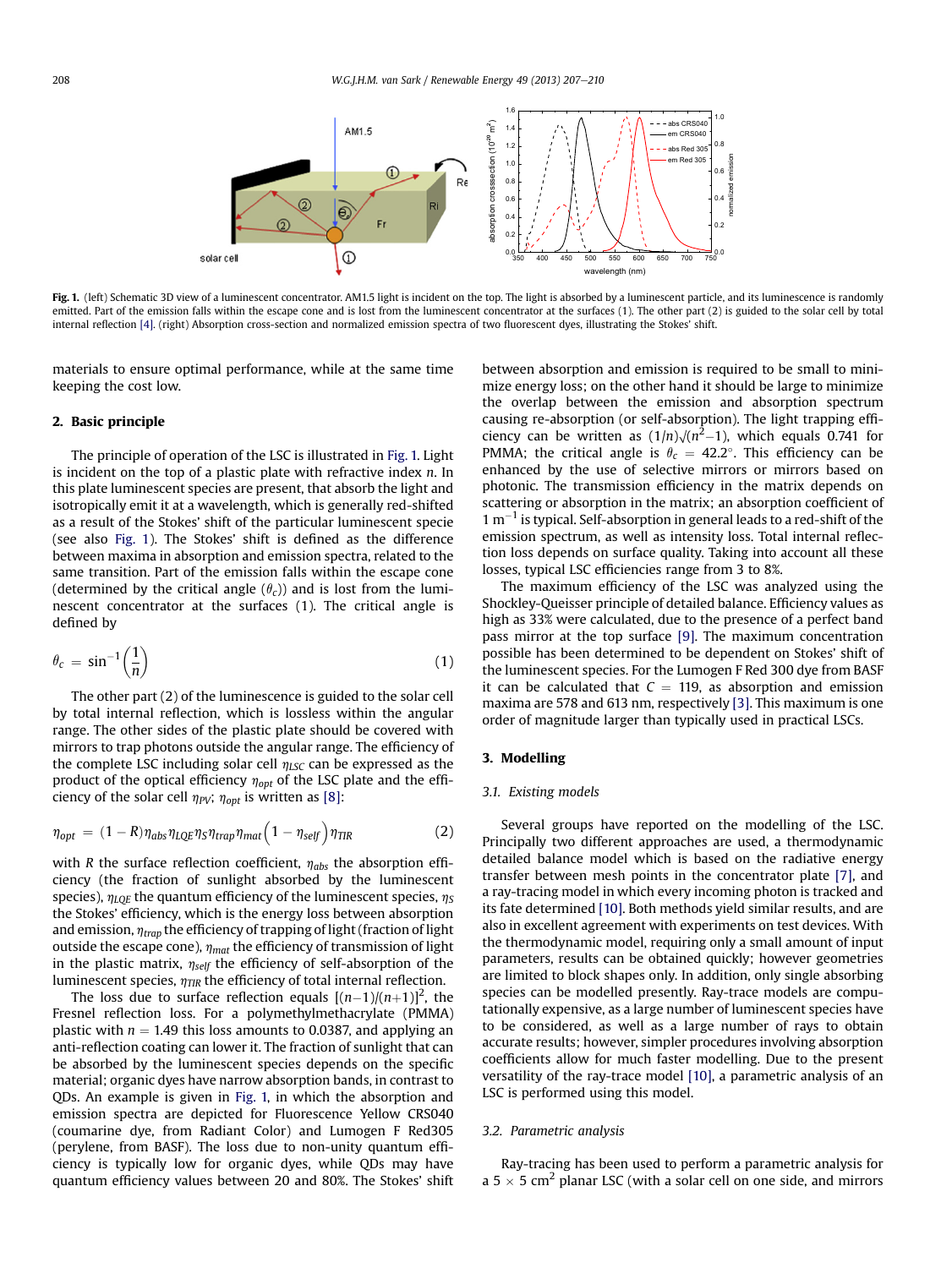at the remaining side and bottom surfaces) to find attainable LSC efficiencies for various mirror configurations, plastic matrix material properties, type of solar cell and dye. The concentrator consists of a PMMA plate (refractive index  $n = 1.49$ , absorption  $1.5 \text{ m}^{-1}$ ) doped with two luminescent dyes, CRS040 from Radiant Color and Lumogen F Red 305 from BASF ([Fig. 1](#page-1-0)), with an LQE of 95%. The conversion efficiency of this LSC was modelled to be 2.45% [\[4\]](#page-3-0).

Direct mirrors or a mirror with an air-gap between the mirror and the LSC were modelled, as well as different reflectivity values and specular or Lambertian mirror types. Without a side mirror, rays within the escape cone leave the LSC at that side; rays outside the escape cone are subject to total internal reflection, see Fig. 2(a). When a direct mirror is applied, the total internal reflection disappears, and all rays reflect with the reflection coefficient of the mirror, see Fig. 2(b). For the rays outside the escape cone this leads to a reduction in the reflection, and thus lower power conversion efficiency. The use of an "air-gap mirror", i.e., an air-gap between mirror and LSC, combines total internal reflection with reflection of the escaping rays, see Fig.  $2(c)$ . The results of the calculations show a maximum efficiency of 2.94% for the case with 97% reflective airgap mirrors (e.g. 3M adhesive visible mirror foil, with a reflection of 97%) at the sides and a 97% reflective Lambertian air-gap mirror (e.g. standard integrating sphere material with a reflection of 97%) at the bottom.

In a similar manner the background absorption of the polymer was varied in the absorption and emission range of the dye from the current value of 1.5  $\mathrm{m}^{-1}$  to a value of 10<sup>-3</sup>  $\mathrm{m}^{-1}$ . We found that the efficiency of the LSC can be increased to slightly over 3.4%. An additional increase of the refractive index of the polymer from 1.49 to 1.7 would result in an increase in  $\eta$  to almost 3.8%, as a result of the fact that a higher refractive index leads to a larger fraction of the emitted dye luminescence being trapped in the concentrator plate. Note, however, that a polymer with the combination of a refractive index of 1.7 and an optical absorption of 10<sup>–3</sup> m<sup>–1</sup> is not currently available.

One major reason for the lower efficiency compared to early work is that the used solar cells are not optimized for the emissionspectrum of the dye: mc-Si solar cells absorb all the light up to about 1100 nm, but the dyes used in these LSCs emit around 650 nm. It would therefore be beneficial to use a solar cell with a larger band gap, because these deliver the same current as the mc-Si cell, but at larger open circuit voltage  $(V_{oc})$ . In Table 1 estimates are listed for attainable efficiencies  $\eta$  for similar concentrator plates with different solar cells attached. Replacing the mc-Si cell with a GaAs or InGaP cell, will increase  $\eta$  from 3.8% to 6.5 and 9.1%, respectively (based on  $V_{oc}$  (fillfactor) values of 0.58 V (0.83), 1.00 V (0.83), and 1.38 V (0.84), for mc-Si, GaAs, InGaP, respectively). Thus, the use of GaAs or InGaP cells will result in higher efficiencies, but these cells are more expensive.

#### Table 1

| Efficiencies (in %) for an LSC for various optimized parameters and solar cells. |  |  |  |  |  |
|----------------------------------------------------------------------------------|--|--|--|--|--|
|----------------------------------------------------------------------------------|--|--|--|--|--|

| Parameters                                                                                      | $mc-Si$ | GaAs | InGaP |
|-------------------------------------------------------------------------------------------------|---------|------|-------|
| Fixed mirrors, 85% reflectivity, dyes<br>with 95% LQE                                           | 2.4     | 4.2  | 5.9   |
| 97% Reflectivity "air-gap mirrors" on<br>sides, and 97% reflectivity                            | 29      | 51   | 71    |
| Lambertian mirror at bottom                                                                     |         |      |       |
| Reduce background absorption of<br>matrix from 1.5 m <sup>-1</sup> to $10^{-3}$ m <sup>-1</sup> | 3.4     | 59   | 8.3   |
| Increase of refractive index from<br>1.49 to 1.7                                                | 38      | 65   | 9.1   |

#### 4. Experimental results

Most of the early work has been reviewed [\[8\]](#page-3-0). The 4% efficiency reached in the early period still is an important target to cross by present experimental efforts, especially for the larger  $(40 \times 40 \text{ cm}^2)$ sized plates. Another reason for low efficiencies was the lack of dyes emitting in the NIR; experimental data on quantum efficiency in the early period showed that the longer the emission wavelength, the lower the luminescence quantum efficiency. Stability of the LSC system is a prerequisite for long-term outdoor operation; LSC systems have been tested and were shown to be stable for a period of 2 years.

Recent efforts have lead to several groups surpassing the 4% limit, albeit for smaller area size. For example, Goldschmidt et al. [\[11\]](#page-3-0) showed for a stack of two plates with different dyes, to which four GaInP solar cells were placed at the sides, that the conversion efficiency is 6.7%; the plate was small  $(4 \text{ cm}^2)$ , and the concentration ratio was only 0.8. According to them the conversion efficiency was limited by the spectral range of the dyes used, and 13.5% efficiency could be reached if for the  $650-1050$  nm range the same quantum efficiency as for the 450–600 nm range could be realized. They also discuss the benefits of a photonic structure ('rugate filter') on top of the plate, to reduce the escape cone loss [\[11\]](#page-3-0). The use of these filters would increase the efficiency by  $\sim$  20%, as was determined for an LSC consisting of one plate and dye. Currie et al. [\[12\]](#page-3-0) projected by modelling conversion efficiencies as high as 6.8%, for a tandem LSC based on two single LSCs that consist of thin layer of deposited organic dye molecules onto a glass plate to which a GaAs cell was attached. Using CdTe or Cu(In,Ga)Se<sub>2</sub> solar cells conversion efficiency projections of 11.9% and 14.5%, respectively, were calcu-lated. Slooff et al. [\[6\]](#page-3-0) presented results on  $50 \times 50 \times 5$  mm<sup>3</sup> PMMA plates in which both CRS040 and Red305 dyes were dispersed at 0.003 and 0.01 wt%, respectively. The plates were attached to either mc-Si, GaAs or InGaP cells, and a diffuse reflector (97% reflection) was used at the rear side of the plate. The highest efficiency measured was 7.1% for 4 GaAs cells connected in parallel (7% if connected in series), which so far is the highest efficiency reported.



Fig. 2. Different mirror configurations that are used in the ray-tracing simulation. (a) no mirrors, (b) direct mirrors, and (c) air-gap mirrors [\[4\]](#page-3-0).